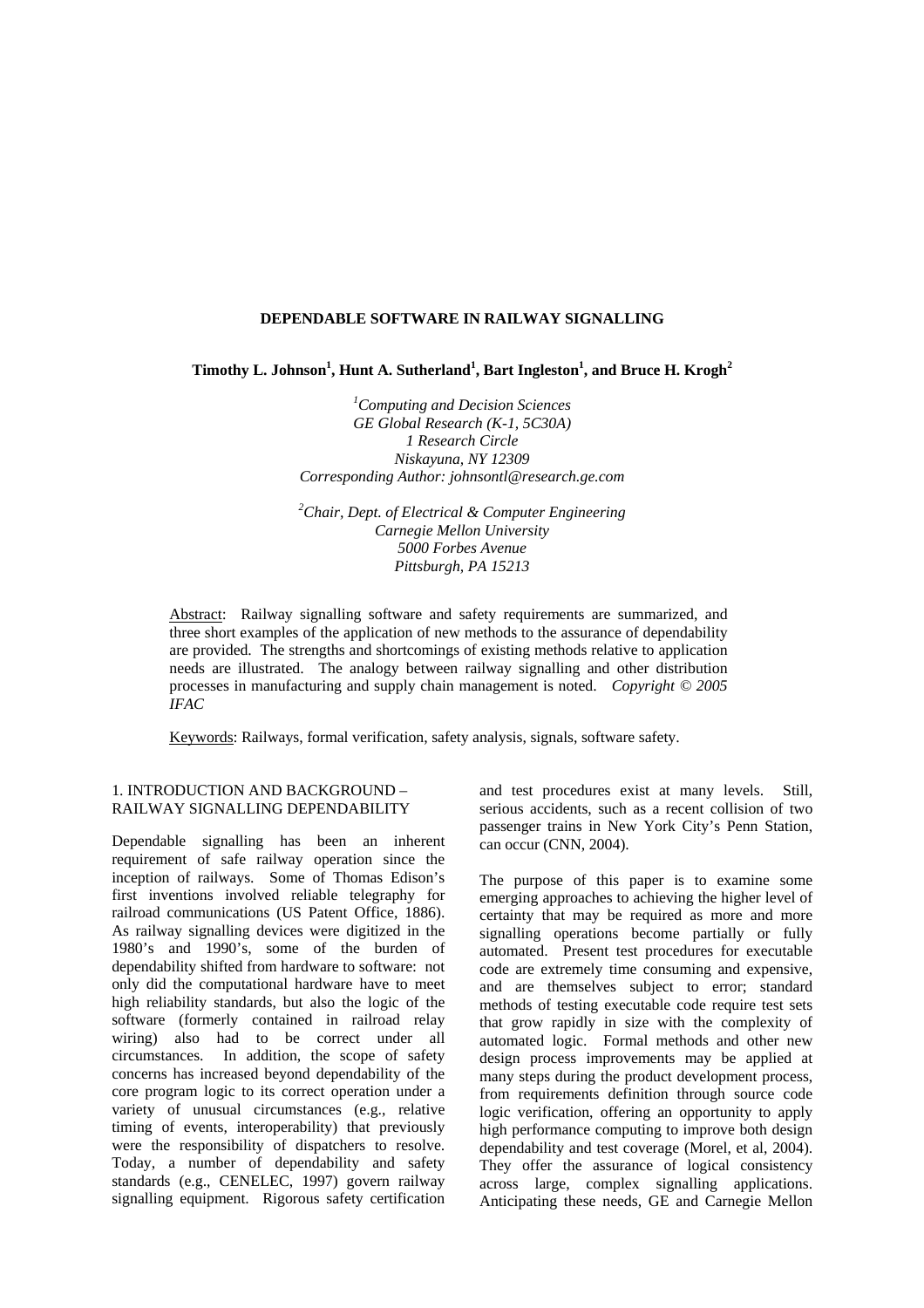University have explored potential uses of emerging methods for improvement of dependability of future railway signalling systems. Some of initial findings and examples from this work are reported in this paper.

Railway networks exhibit many conceptual analogies with automated material handling systems that are widely used in most advanced manufacturing plants, and more broadly, with other wide area transportation networks that implement supply chains, and to product distribution systems and are becoming more tightly integrated with "just in time" manufacturing systems. This abstraction is considered important in linking this topic to the area of "dependable manufacturing systems".

# 2. SAFETY REQUIREMENTS FOR RAILWAY SIGNALLING SYSTEMS

Railway signalling is a large, complex, international field, encompassing both private (mostly freight) and public transit systems, as well as specialized applications such as mining and inter-modal transit. Some signalling areas where dependability research has been done at GE include:

- A locomotive controller (braking function)
- A CAB signalling device (speed limit determination)
- An interlocking controller (interlock logic)
- A computer-aided dispatch system (speed profile planning)

The work reported here is preliminary in nature and should not be interpreted as an endorsement of emerging methods, or of the particular toolsets used here.

Some of the safety/dependability standards that apply to these applications include:

- IEEE Std. 1483-2000 (Verification of Vital Functions in Processor-Based Systems)
- CENELEC Std. EN50128 (Software for Railway, Control, and Protection Systems)
- IEC Std. 61508 (Functional Safety of Programmable Electronic Safety Related Systems)

The *software certification process*, in particular, presents good opportunities for emerging verification methods. Software certification has come to be the one of the most expensive and time consuming aspects of new product development in railway signalling, and thus is of great concern to suppliers, as it comes to dominate costs and schedules, and entails significant new product risk. Emerging methods offer the future prospect not only of partially automating verification and validation processes, but also of significantly improving safety, test coverage, and the time taken for software testing.

### 3. SAFETY, VERIFICATION, AND VALIDATION AND NEW PRODUCT DEVELOPMENT

The "baseline development process" shown in Figure 1 is typical of new product development processes used in the railway signalling industry. Defects identified in later stages of the process require that the entire design process be re-iterated (ideally, with small changes from the original design); these iterations are very expensive can increase time and cost by 15-100% or more, over the initial iteration.



Figure 1: Baseline new product design process (Key to figure abbreviations: PHA = Preliminary Hazard Analysis; FTA= Fault Tree Analysis, FFT=Fast Fourier Transform; SHA = Safety Hazard Analysis; SFMEA = Software Failure Modes & Effects Analysis)

*Safety*, in particular, is sometimes viewed as a "game against nature" and properly results in detailed safety requirements (based on the most likely forms of unintended use of the system, or accidents) that are expressed at the outset of a design process. In recent upgrades to development processes, these give rise to "safety" test cases that are initiated during the requirements phase and used throughout the test and certification processes. While there is not a consistent definition among practitioners, software verification & validation (V&V) is typically defined in terms of process steps, as in the IEEE standard 1483 (IEEE, 2000). *Verification* is most closely associated with the unit and subsystem test activities concerned with verifying that a design meets stated requirements. *Validation* usually occurs after system integration and certification, and is concerned with whether the formally stated requirements used in the design in fact capture the intended product functions under all conditions, and whether they are complete.

The dependability improvements in this process that are the subject of the case studies used here, are concerned with the early validation of requirements, the verification of correctness of a preliminary design, and with improving automatic testing of logical correctness, consistency, and safety of source code. These all have the benefit of detecting design defects earlier in the product development process and in reducing expensive design iterations.

The following sections provide brief synopses of how emerging methods can be applied to the reduction of test effort and improvement of dependability of railway control product software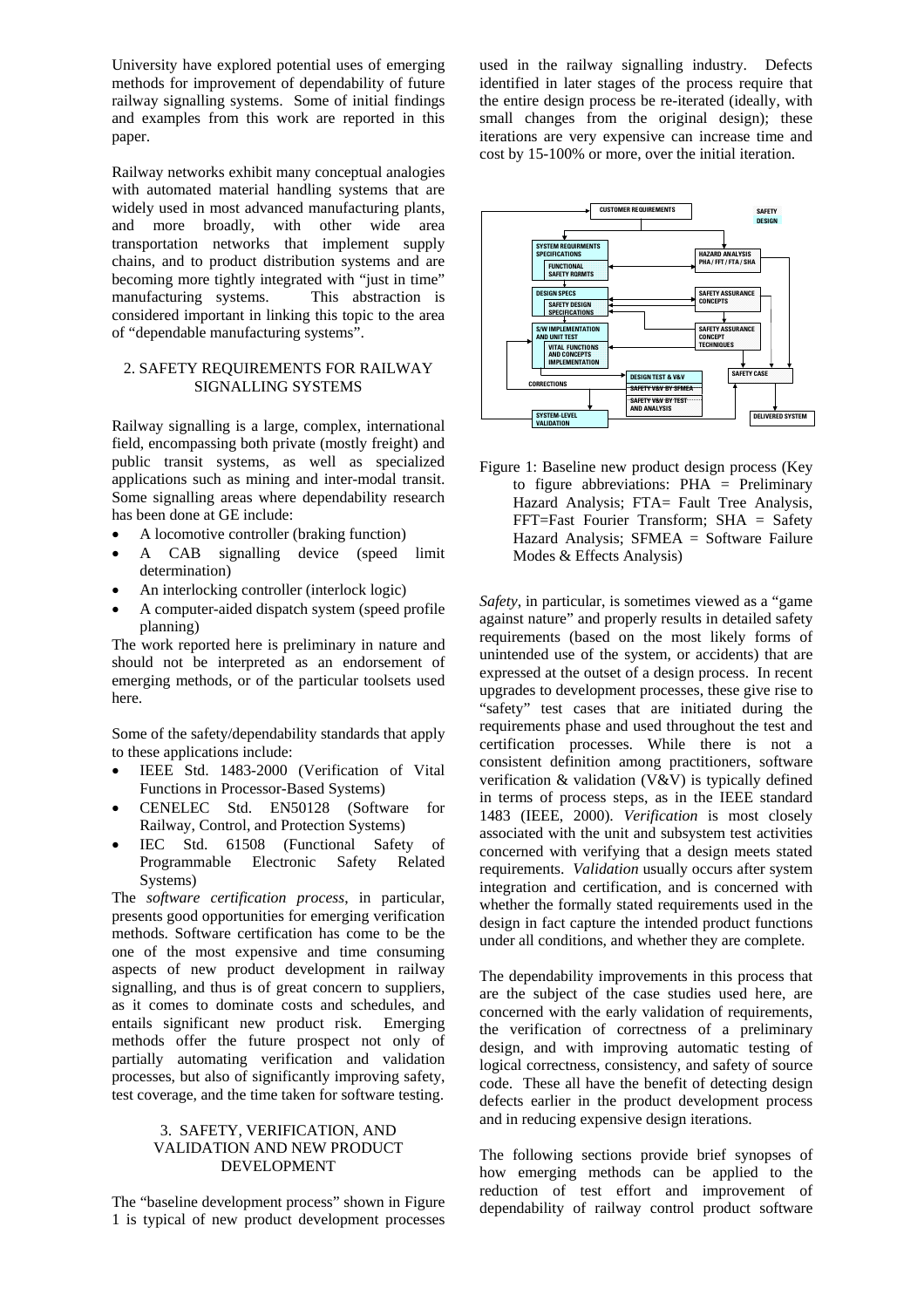systems. *Requirements capture* using an ontology is illustrated for an example drawn from rail yard automation in Section 4. The use of a commercial product, CodeCheck<sup>TM</sup>,<sup>[1](#page-2-0)</sup> is illustrated for an example of *style guide design verification* of a computer-aided dispatch system, in Section 5. Several toolsets developed at Carnegie Mellon University were applied to problems of *model checking, dependency analysis, and automated test generation* for a braking/traction control system of a locomotive, as described in Section 6.

# 4. SOFTWARE SPECIFICATION CAPTURE & ANALYSIS

Software specification consists of both a description of the desired functionality and often a set of usecases that describe the operational mission under which the software must perform. If the specification is captured as an executable specification, then it may be analyzed in relation to the chosen application domain through use of an ontology. This kind of analysis can reveal two kinds of errors: (1) design verification errors that can be related to the mathematical language that describes the formal design model, or (2) specification validation errors that can be related to improper description of the application domain itself.

The first type of error is often detectable during initial unit and integration testing through use of unit level testing techniques or through application of design verification methods, as described in other sections in this paper. The second type of specification error is more difficult to detect since it requires subjective and domain specific knowledge about the correct formulation of the system or operational mission as described in the specification. This kind of error may lead to safety risks because it may be propagated from early phases of development and, if undetected, may not be discovered until after the entire functionality of system is operational. Some refer to this error as a conceptual error. Two approaches that may be applied to detect this error that are based upon ontologies, as described in (Kalfoglou and Robertson, 1999): (1) applying ontological constraints that validate specifications against potential conceptual errors through detection of inconsistent or incomplete specification, and (2) augmenting the executable specifications with additional ontological constructs.

During the construction of an ontology, domainspecific constraints may be built-in that subsequently are used to test automatically whether parts of an executable specification are inconsistent. The structure of the specification may then be further augmented in those sections where a completeness or inconsistency check is required. Additional domain specific error conditions can be defined using special editors, such as in the Protégé system (Musen, et al,

 $\overline{a}$ 

2000), which facilitates customized error checking in conjunction with a reasoner. Methods are needed that automatically associate ontologies with the knowledge domains implicit in the specifications. Culley and McMahon (2002), for example, are investigating use of ontologies in support of requirements capture. Detection of a conceptual specification error can be illustrated using a simple example from rail-yard automation. One automation function is a Yard Flow Analyzer that classifies railcars relative to a route plan. For illustration, consider the software logic specified in the hump computer that routes cars as they arrive on the track. The hump computer, normally, forms bad railcar blocks from cars that must be repaired before leaving the yard. A rule that determines whether a railcar is bad might be:

badRailcar(A)

 $\leftarrow$  (consistType(C)  $\vee$  mission(C, M))  $\wedge$  highSpeed(M).

This rule classifies bad railcars depending upon the mission and the type of consist that the railcar is to join. The demands of the mission along with the speed that railcars must travel are considered. The rule is correct as specified but may be incomplete. Completeness and consistency depend upon correct specification of the mission as well. For example, a mission that is a local delivery could improperly be assumed to be low speed travel when in fact depending upon the route taken high-speed travel still may be required, as for example may occur over main line track. Ontological axioms can be used to verify the correct use of ontological constructs throughout the specification. Whenever a statement in the specification will not satisfy the ontological axioms an error is reported. In this case, the analysis might raise an inconstancy error since high-speed operation may be permitted when the mission is local.

An adjunct to the use of ontology for detecting conceptual error can be the use of temporal logic. Ontologies are poorly suited to represent behavioral and timing characteristics of software. For that reason, a second approach can exploit the use-case scenarios for overlay of temporal logic, possibly with<br>specific timing characteristics, within the specific timing characteristics, within the specification. Where an executable specification has been captured then a-priori constraints on the timeordering may again augment the original specification, as has been described for example by Grabisch (2003) in use-case scenario analysis.

Primary impediments to the use of ontologies and temporal logic are presently the lack of standard ontologies for railway signalling, and the significant manual effort to needed to develop such ontologies due to the large size of the set of relationships that may exist, even for very restricted domains. Still, investment in developing standard railway signalling ontologies is becoming feasible through the use of a common ontology language, such as the Web Ontology Language (OWL), that promotes sharing of knowledge domains and thus facilitates building application-specific ontologies.

<span id="page-2-0"></span><sup>&</sup>lt;sup>1</sup> CodeCheck<sup>™</sup> is a trademark of Abraxis Software, Inc.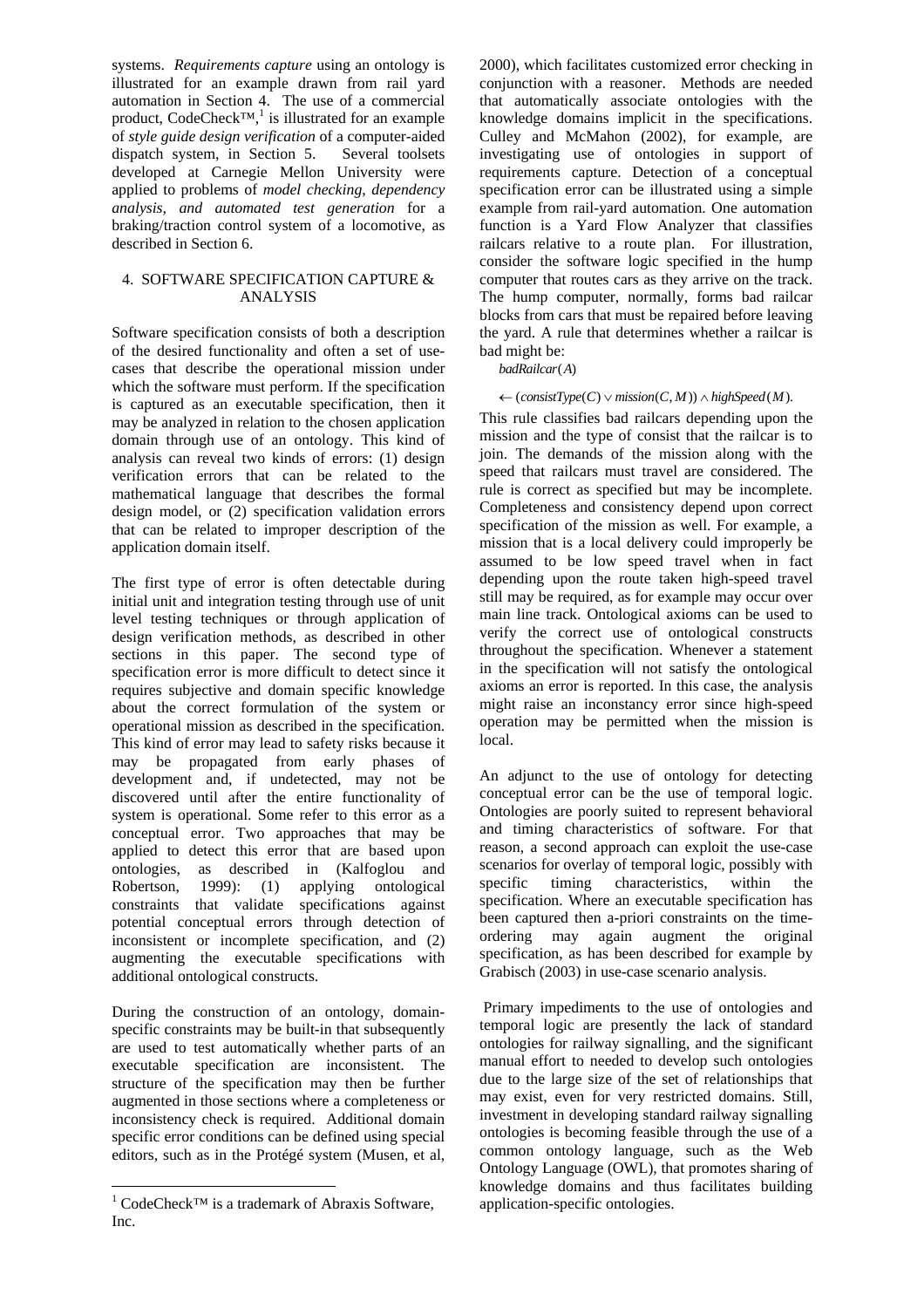### 5. EXAMPLE OF CODECHECK™ APPLICATION

Application of formal methods normally presumes that code is syntactically correct, or executable, but this is often not the case in practice. This tool was used to inspect a repository of source code for adherence to style and standards guidelines as a means of standardizing inputs for formal analysis. The tool was required to capture a set of style rules and to then identify, capture, and report instances where these style and standards rules were violated in the source code. CodeCheck™ was one such tool that was evaluated.

CodeCheck™ runs with a user-written control program defining the verification rules. It is executed via command-line and takes a source file as a command line argument to run the rule file against, but all files that are used by (included by) the one file are also inspected during the execution. and will have an associated *listing file (.lst)* created during the run. CodeCheck™ is executed by a format such as,

#### **check** <filename> -*options*

where  $\leq$  filename is the name of the source file that is to be inspected, and –*options* are any number of command-line options that specify, but are not limited to, the rules file, output directory, the dialect of C/C++ (ANCI C/C++, Microsoft C++, etc…), and/or designate the system to append all CodeCheck™ output to the *stderr.out* file (see below).

The environment in which CodeCheck™ is to be executed needs to be same as the environment used to compile the source code that is being inspected. If the environment is not the same, errors may occur that will result in a non-complete run of the CodeCheck™ tool. After running CodeCheck™ on a file, it will produce a number of files with information concerning the inspection of the source code. These files include:

- **stderr.out** output from CodeCheck™ detailing the file, line number, rule number, and description of each found rule violation.
- **<filename>.lst** is a copy of the source code file that was inspected during execution, with inserted comments from CodeCheck™ denoting where the rule violation occurred.

The following coding style guideline and its respective rule written in the CodeCheck™ language is shown. The rule uses the aforementioned global variables and helper functions.

*Style Rule:* File names shall not be longer than 32 characters including the file's extension.

# *CodeCheck™ syntax*:

```
if (mod_begin) 
{ 
    if (strlen(file name()) > 32) {
```
 warn( 9013, "%s File names shall not be longer than 32 characters including the file\'s extension",

file\_name() );

}

}

Though the *CodeCheck*™ tool provides rule-sets that partially implement certain railway coding standards, its use on a large system proved problematic. The need to execute *CodeCheck*™ tests in the target environment prevents its effective use on small pieces of a large system when (during development) it may be undergoing frequent revisions. The user needs to manually verify the coding rules in a low level language  $(C/C++)$ , which is itself an errorprone process. Finally, the error messages (.lst file) are interspersed with the code, and the lack of prioritization of error messages makes debugging very time consuming. Nevertheless, the results provide a rigorous and consistent style verification of source code, comparable in quality to the verification tests of a first-pass compiler. This illustrates one dilemma of all verification tools: Is the extra time and effort required to initially apply the tool larger than the subsequent savings or quality improvement in the code?

# 6. MODEL CHECKING, FORMAL VERIFICATION, AND OPTIMAL TEST SET GENERATION

#### *6.1 Model Checking*

Traditionally, validation and verification of embedded control logic is accomplished by simulation. Simulation can be very time consuming because a given simulation run represents only one particular trajectory and many simulations must be performed to explore the control logic. Moreover, it is usually not possible to know *a priori* the length of time a simulation should run, or the number of simulations that should be run to explore all of the controller behaviors. Consequently, simulation studies are typically based on the designer's knowledge of the system and possible errors that could arise. To cover the cases that a designer did not consider, additional simulation trajectories might be generated randomly. Even with these two strategies combined, it is impossible to guarantee complete coverage of all critical situations.

Model checking is a technique for verifying properties of finite-state systems (Clarke, 1999). In contrast to simulation, model checking considers *every* trajectory of *arbitrary* length. If a specified property is false, the model checker returns a counterexample, that is, a specific sequence of state transitions that violates the property. One popular model-checking tool is SMV, which was originally developed at Carnegie Mellon University [\(http://www.cs.cmu.edu/afs/cs.cmu.edu/project/modc](http://www.cs.cmu.edu/afs/cs.cmu.edu/project/modck/pub/www/) [k/pub/www/\)](http://www.cs.cmu.edu/afs/cs.cmu.edu/project/modck/pub/www/). SMV uses a textual language to describe a system composed of concurrent, interacting finite state machines and uses fixed point algorithms to determine whether the system satisfies properties given by the user. In SMV, properties, or specifications, are given in a computation tree logic (CTL) syntax. The state variables that are input to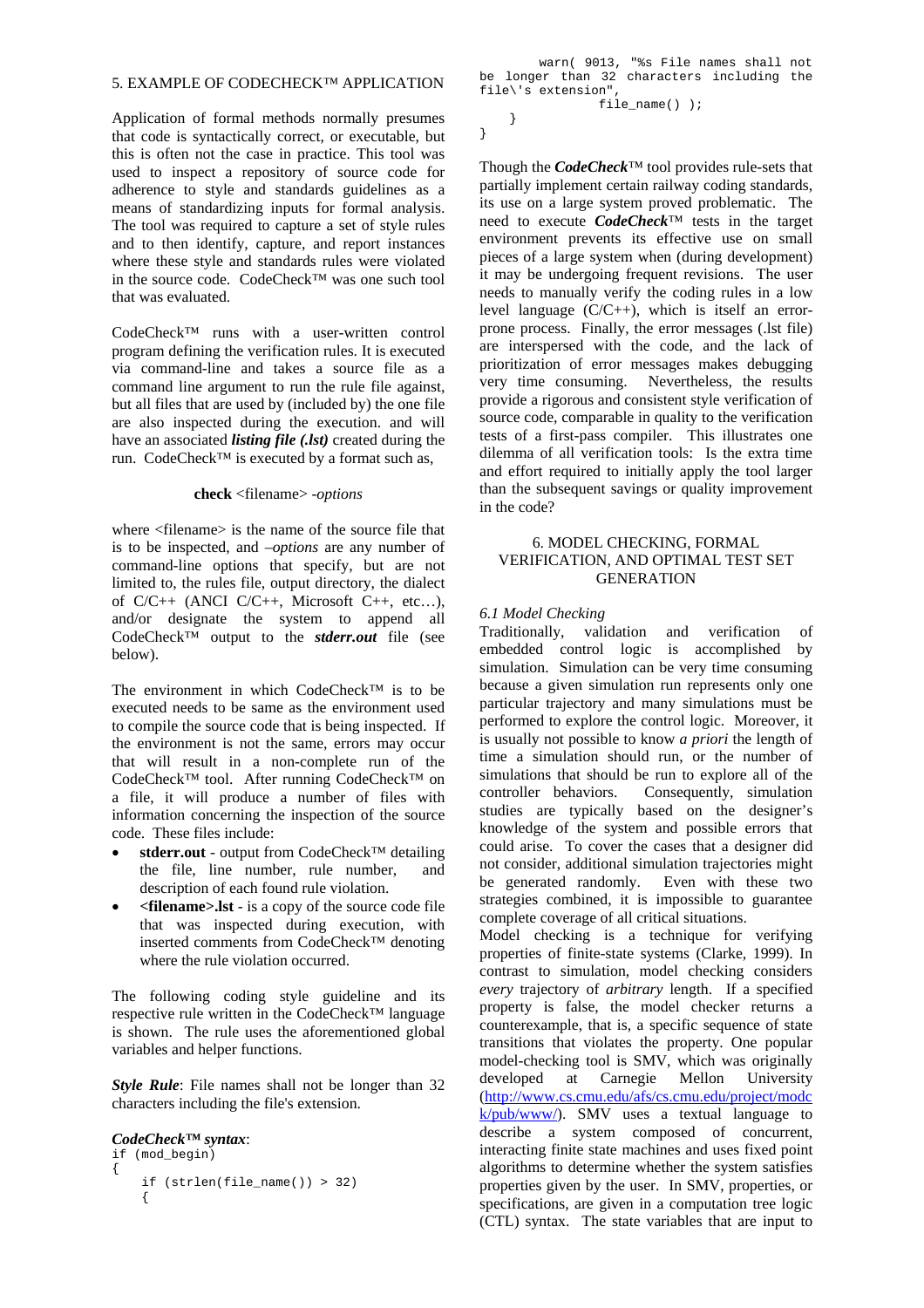the model checker must be integer-only, and the state machines can only have expressions that contain the state variables, '&', '|', '\*', '+','=','>=','<=','>','<', '/', and '-'. A prototype tool called SF2SMV was developed for applying the model checking capability of SMV to the state chart structures in Stateflow™[,2](#page-4-0) a MATLAB™ toolbox for implementing discrete-state transition systems within Simulink™ models of continuous-state systems. Stateflow™ diagrams (SFDs) are more complicated than standard statecharts (Harel, 1998). SFDs can have floating point numbers, arbitrary expressions, hierarchy, events, and parallel states. In addition to these extra elements, the execution rules for SFDs are complicated. Testing a SFD by exhaustive simulation is a difficult, if not impossible, task.

Figure 2 shows a basic SFD and Figure 3 shows the associated SMV model generated by SF2SMV. These figures illustrate how the hierarchy of the SFD is reflected in the SMV modules. The SF2SVM user interface supports the construction of CTL specifications to be checked for the SMV model, and makes it possible to play back counter examples on the original SFD when the specification is not satisfied. Our experience with SF2SMV in a locomotive example exposed the difficulty of creating a tool that will be able to perform model checking on large-scale designs. One of the principal sources of difficulty is the integration of model checking capabilities with the existing commercial design tools such as Stateflow™. It is necessary to capture the semantics of the commercial tool, often through reverse engineering. If this is not done correctly, the value of the model checking results will be compromised.

Nevertheless, even for small portions of the control logic, model checking can expose problems the designer has missed because it is not easy for the designer to anticipate all possible combinations of events and signal values. As with other control applications, designers of software for railway signalling typically think of normal operating conditions when constructing the control logic. Exceptions and safety conditions are often added to this code, and it only takes a few new cases to make the possible number of execution sequences explode beyond the designer's capacity for thinking through everything that might happen. Consequently, model checking is an attractive tool for evaluating control modules before they are composed into the complete control package.

 $\overline{a}$ 



Figure 2. A basic hierarchical Stateflow™ diagram.

#### *6.2 Test case Generation*

An essential aspect of a high-quality design process is the development of test patterns, or sets of test inputs, that can be applied to the final product to identify faults and confirm correct system behavior. In the design of embedded control systems, in particular, the growing use of tools for computeraided design and simulation increases the prospects for performing extensive testing of the control logic before it is realized in software and implemented on the target processor. The rapid growth in complexity of embedded control systems and the demand for short design cycles has increased the interest in effective methods for automatic test generation.



Figure 3. Basic SMV modules for the Stateflow™ diagram in Figure 2.

Automatic test generation for embedded control systems is challenging for two major reasons. First, the problem is complex due to the hybrid nature of the controller and plant composition, which contains both logic (discrete states) and components with continuous dynamics (continuous states). Undecidability results for hybrid systems indicate that one should not expect to discover completely

<span id="page-4-0"></span><sup>&</sup>lt;sup>2</sup> StateFlow<sup>™</sup>, Simulink<sup>™</sup>, and MATLAB<sup>™</sup> are Trademarks of The Mathworks, Inc.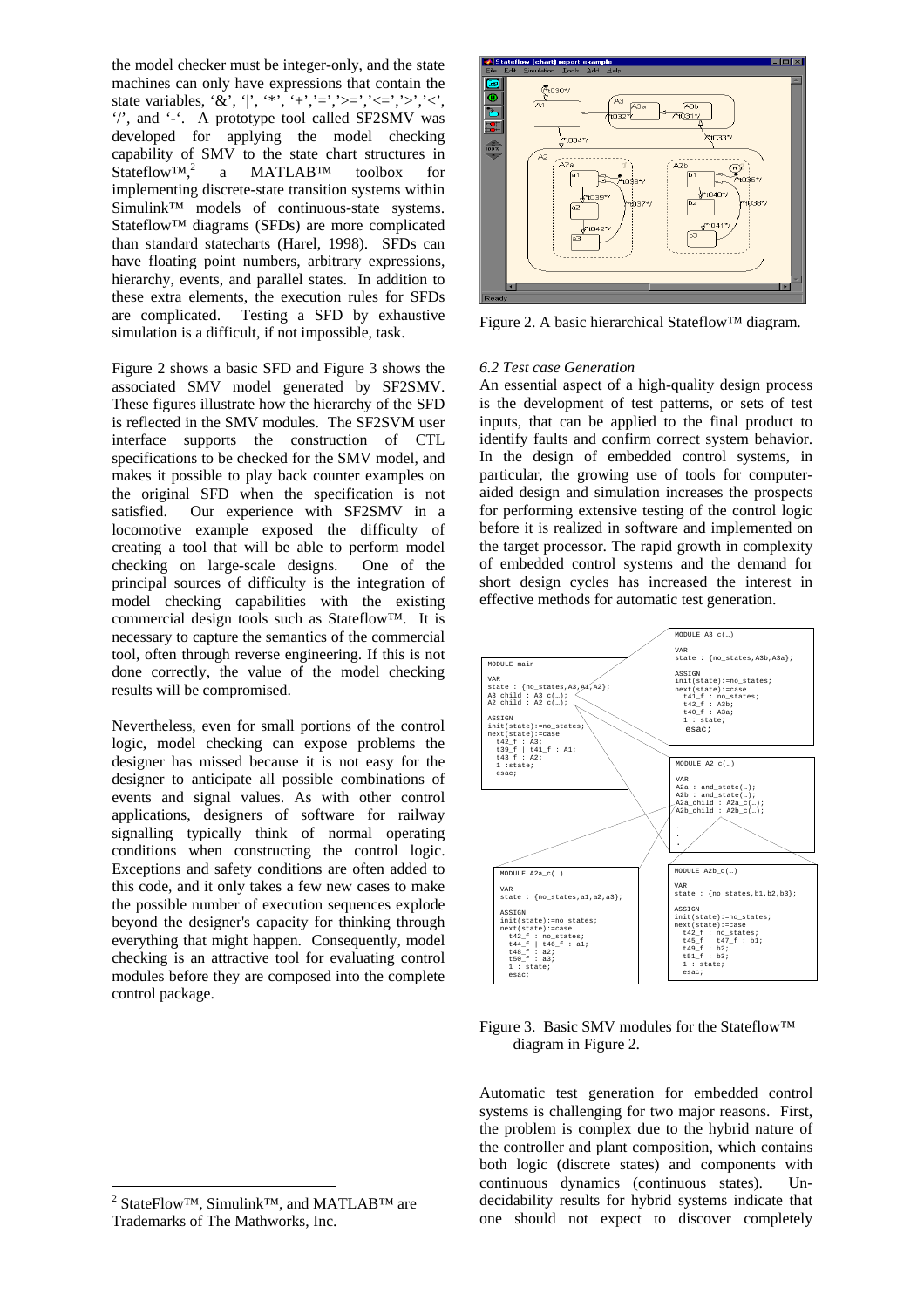algorithmic procedures for test-vector generation for hybrid systems (Henzinger, 1998). Hence, global search methods that use domain-specific heuristics are used to produce test inputs for mixed-signal circuits (Vinnakota, 2001; Tofte 2000, Gupta, 2001). Similar methods are needed to generate test vectors for embedded control systems. The second challenge is practicality: To develop automatic methods, the design must first be captured in a computer model that includes a representation of the plant as well as an embedded control algorithm. In contrast to integrated circuits for which very structured models using standard languages are developed during the design process, it is extremely difficult to extract formal models (such as automata) from existing simulation models of embedded control systems.

To address these problems, a test case generation tool was developed at CMU that provides (i) the formulation of a coverage problem for hybrid systems with discrete and continuous inputs and outputs; (ii) a pragmatic solution to the problem that uses a GA-based algorithm to produce a test input with the specified coverage; and (iii) implementation and demonstration of the method for industrial-sized MATLAB™ Simulink™/Stateflow™ simulation models. This work is described Zhao, et al (2003).

Figure 4 illustrates the basic structure of the approach. Experimental results are shown in Tables 1 and 2. For the small applications shown in Table 1, the genetic algorithm always found a test input that gave responses with the desired properties. The results in Table 2 are for a locomotive model consisting of 1478 Simulink™ blocks and 50 Stateflow™ states and 15 input signals. In this case, the genetic algorithm did not always find an appropriate test vector, but the maximum number of model evaluations for each experiment was set to 3000. With a fixed limit on the number of simulations, Table 2 shows that the population size should not be too small or too large. If the population size is too small, the power of the GA to explore several possible locations in the search space in parallel is not fully exploited. If the population size is too large, the relative number of crossover and mutation operations that can be performed is limited because of the large number of chromosomes. At the extreme case in which the population size equals the model execution limit, GA will degenerate to pure random search. Random search *never* found a suitable test vector for this model.



Figure 4. Genetic Algorithm approach to test case generation.

|--|

| Table 1. Results for some small examples run on a 1.7-GHz Pentium 4 computer. |                                        |                     |                                  |                                               |                                           |
|-------------------------------------------------------------------------------|----------------------------------------|---------------------|----------------------------------|-----------------------------------------------|-------------------------------------------|
| <b>Example</b>                                                                | Number of<br><b>Blocks (SF States)</b> | Number of<br>Inputs | <b>Sample Time</b><br>(Sim Time) | <b>GA Popula-</b><br>tions (Genera-<br>tions) | <b>Model Executions</b><br>(Compute Time) |
| Test drive (illustrative)                                                     | 78(7)                                  |                     | 5.0(30.0)                        | 20(5)                                         | 63(45 s)                                  |
| <b>GE RTC</b><br>embedded system                                              | 24(4)                                  | $\overline{4}$      | 1.0(10.0)                        | 20(2)                                         | 37(30 s)                                  |
| Ford drive train                                                              | 232(11)                                | 6                   | 1.0(50.0)                        | 40(10)                                        | 372(552s)                                 |

Table 2: Locomotive Model Test Generation runs, showing GA Population sizes.

| Table 2. Results for the GE Traction Pilot model<br>executed on an 800-MHz Pentium 3 computer. |                                     |                                                                      |  |  |
|------------------------------------------------------------------------------------------------|-------------------------------------|----------------------------------------------------------------------|--|--|
| <b>GA</b><br>Population                                                                        | Number of<br><b>Successful Runs</b> | <b>Average Number of</b><br><b>Model Execution</b><br>(Compute Time) |  |  |
| 4                                                                                              | 18/20                               | 1044(1,000 s)                                                        |  |  |
| 16                                                                                             | 18/20                               | 518(500 s)                                                           |  |  |
| 64                                                                                             | 10/20                               | 299(300 s)                                                           |  |  |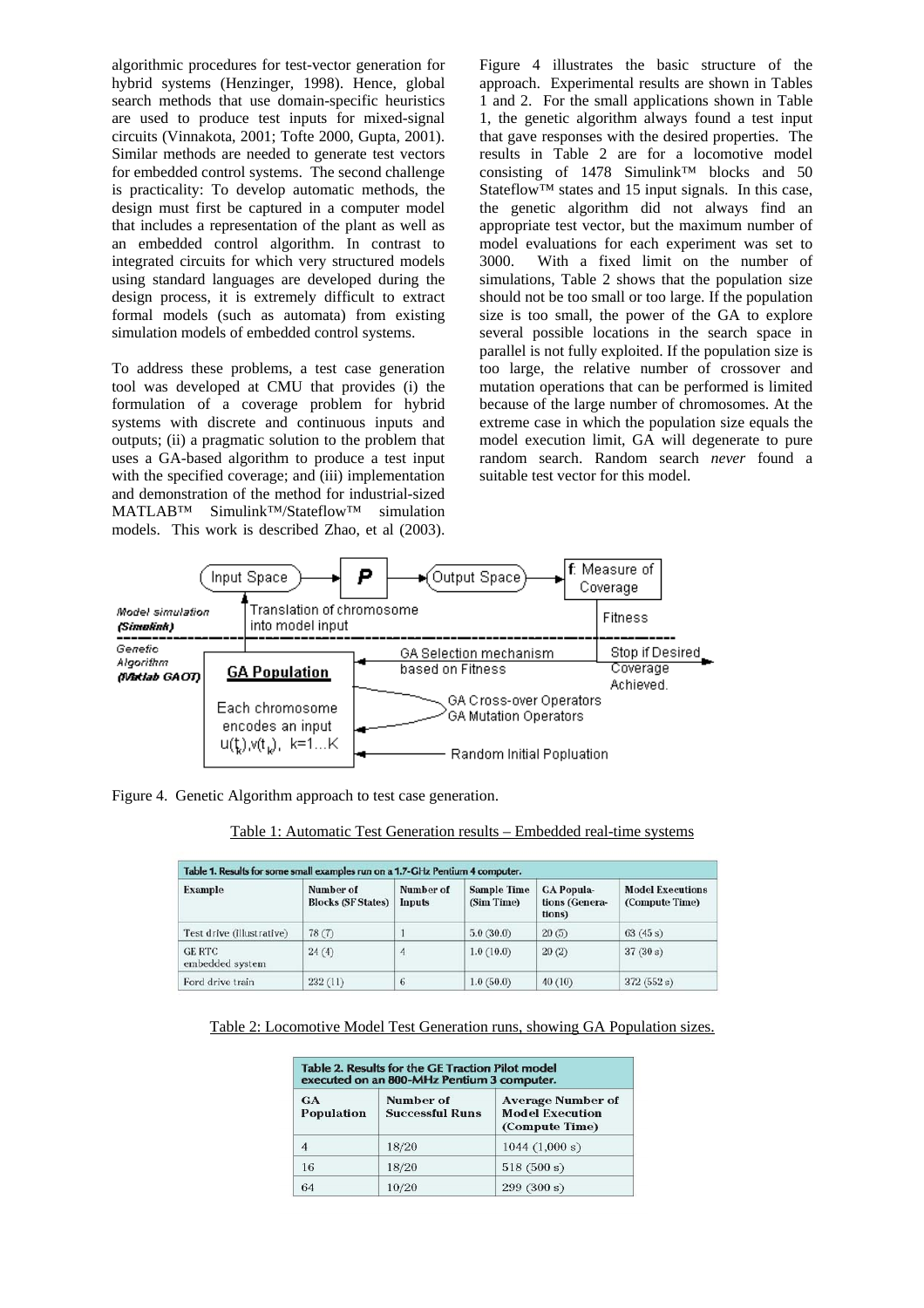Experience with the GA approach to test case generation is very positive. Although the tool is currently only a research prototype, it has demonstrated that test cases can be generated with reasonable computation *using the same models that were developed for simulation and system design*. Such tools can have enormous impact on the overall time can cost of controller design.

# 7. PRESENT LIMITATIONS AND FUTURE POSSIBILITIES

The development of formal methods for the statement and application of system requirements is still a key bottleneck (Grimson and Kugler, 2000; Jaffe, et al, 1991; Svedung, 2002). The B-formal method (Abrial and Mussat, 1998) provides a potential future means of carrying formal verification through multiple stages of the control system design cycle. A rail-control *ontology* is needed so that the inferred relationships among entities in a requirements document can be explored automatically (e.g., by traversing relationship graphs and inferring implied requirements from them). However, such ontologies may be large, and the problem of determining the transitive closure of statements generated as a subset (e.g., "safety statements") of a formal grammar is yet to be investigated. Use of ontologies for requirements engineering support has been studied. e.g. in the following project: [http://www.bath.ac.uk/~ensmjd/ORCS\\_blurb.html](http://www.bath.ac.uk/~ensmjd/ORCS_blurb.html), which confirmed the large size of ontologies needed in problems of practical interest. The successor project:[http://www.bath.ac.uk/imrc/mechengineering](http://www.bath.ac.uk/imrc/mechengineering/Projects/SMIR.htm) [/Projects/SMIR.htm](http://www.bath.ac.uk/imrc/mechengineering/Projects/SMIR.htm) is also of interest.

Style checking (Section 5) can be used to assure consistency of statements in formal languages such as ANSI C/C++ source code, and might be generalized to cover statements made in natural language requirements documents: this would remove spurious inconsistencies and typographic errors.

In Section 4 it has been illustrated how an ontologybased analysis of the software specification can be applied to detect conceptual errors that normally might not be found until after the system is operational. Also proposed is the use of temporal logic for analysis of the use-case scenarios. Often, it is ironic that the controller or controlled object may not be mentioned at all in requirements documents: it is *assumed* to exist! This gap may be filled by the use of standardized simulation languages, practices, or graphic representation paradigms (Vain and Kyttner, 2001). For instance, many libraries of process control primitives, and application-specific modelling packages now exist for steam pipe systems, power plants, motors, batch process operations, circuit design, and signal processing, and these could be generalized to rail applications. In this way, a requirement can be associated with a set of preconditions on a high-level plant model, a set of operations (or controlled modes), and a set of outcomes. By using inference (or perhaps fuzzy inference; Holmes and Ray, 2001) to traverse such graphs or ontologies, a much more complete set of inferred requirements (and also test cases) can be automatically generated.

Formal methods are of interest in the verification of design and simulation models, as well as controllers. Initial feasibility of model checking has been demonstrated for locomotive braking models, for instance. This is a precondition for closed loop testing, and for test generation via open loop models. When a feedback loop is closed via a controller, hybrid modes of behavior can occur, introducing issues of decidability (Section 6). Often, it is difficult to define precise quantitative behaviors that are expected for specific quantified inputs to a system: not only are the test cases difficult to generate, but the expected performance in any specific test case may be difficult to derive. In fact, tracing-through various requirements that apply in a given test case, may allow one to define – by intersecting a number of qualitative performance conditions, each derived from a different path through the requirements network – a much more precise statement of expected behavior.

In conclusion, the use of emerging source-code verification methods to improve dependability of railway signalling logic is still at an early stage of evolution. Many gaps exist in the vision of linking verification at earlier design process stages (requirements definition) to verification at later stages of design (source code). The use of formal verification methods for individual design process steps is expected to proceed when commercial grade tools become available, and when these can be constructed to save time and demonstrably improve software quality.

# **REFERENCES**

- Abramovici M., M. Breuer, and A. Friedman (1995). Digital Systems Testing and Testable Design, *IEEE Press*.
- Abraxas Software, Inc. (2004a). CodeCheck™ Home page, URL: [http://www.abxsoft.com/codchk.htm.](http://www.abxsoft.com/codchk.htm)
- Abraxas Software, Inc. (2004b). CodeCheck™ User's Guide, "C and C++ Source Code Analysis using CodeCheck™".
- Abrial J.R., Mussat L., Introducing Dynamic Constraints in B, *Lecture Notes in Computer Science* 1393, Springer, ISBN 3-540-64405-9.
- Banphawatthanarak, C., B. H. Krogh and K. Butts (1999). Symbolic verification of executable control specifications. *Proceedings of the 1999 IEEE Conference on Computer Aided Control System Design*, Hawaii, Aug. 22-26.
- Bensalem, S., *et al.* (1999). A methodology for proving control systems with Lustre and PVS, in C.B.weinstock and J. Rushby (eds.) *Dependable Computing for Critical Applications,* **7**, pp.89-107.